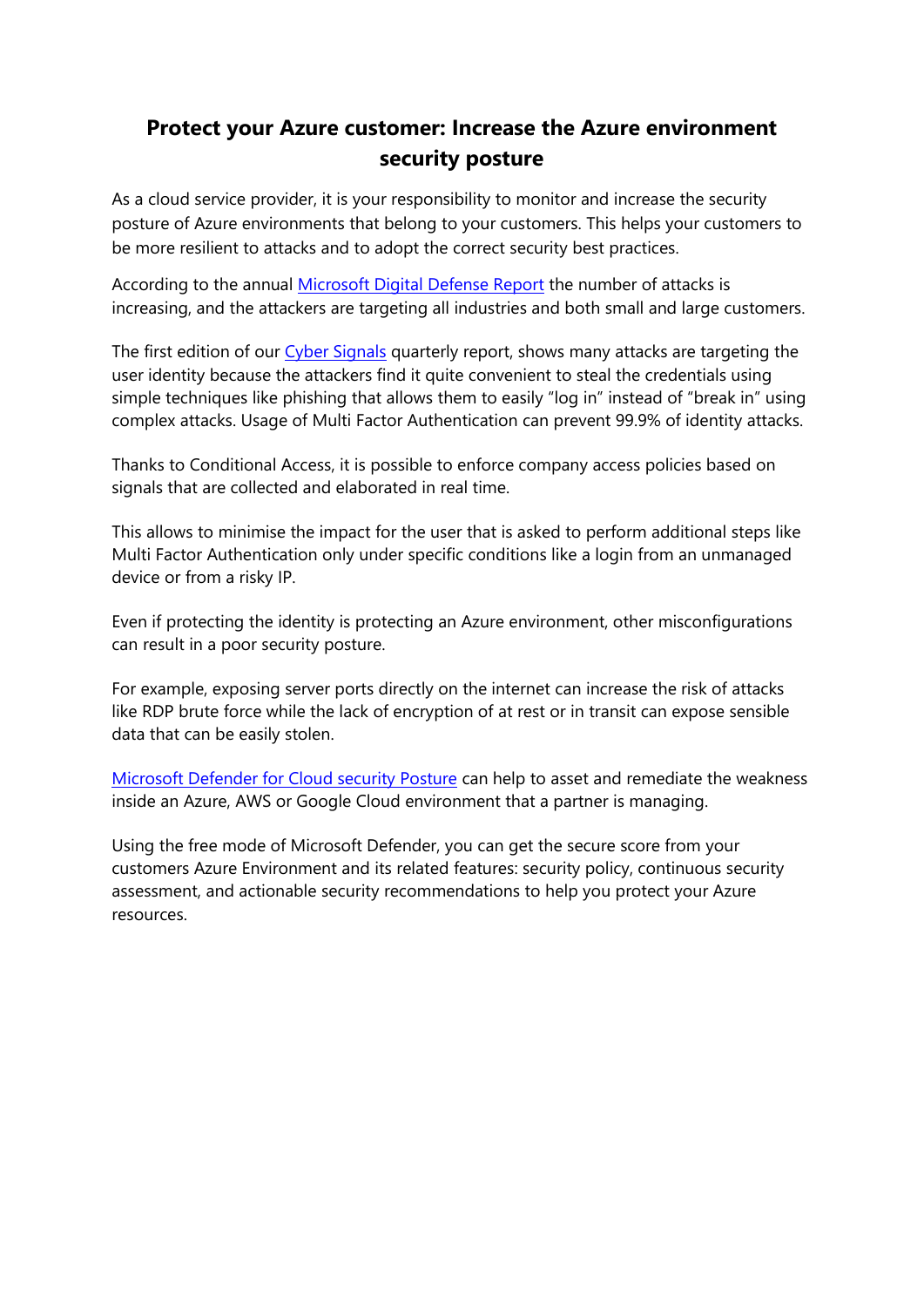| $\equiv$<br><b>Microsoft Azure (Preview)</b>                                                                                                             | Report a bug                                                                                                          | D Search resources, services, and docs (G+/)                                                                |                                                                          |                                                                                                                                                                                                                                   |
|----------------------------------------------------------------------------------------------------------------------------------------------------------|-----------------------------------------------------------------------------------------------------------------------|-------------------------------------------------------------------------------------------------------------|--------------------------------------------------------------------------|-----------------------------------------------------------------------------------------------------------------------------------------------------------------------------------------------------------------------------------|
| Home > Microsoft Defender for Cloud<br>Microsoft Defender for Cloud   Security posture<br>$\times$<br>$\sim$<br>o<br>Showing 54 subscriptions            |                                                                                                                       |                                                                                                             |                                                                          |                                                                                                                                                                                                                                   |
| $O$ Search (Ctrl+/)<br>$\ll$<br>General<br><b>O</b> Overview                                                                                             | $\overline{\mathbb{M}}$ Secure score over time $\overline{\mathbb{R}^2}$ Guides & Feedback<br><b>All environments</b> |                                                                                                             |                                                                          | $\bullet$ AWS<br>GCP<br><b>Azure</b>                                                                                                                                                                                              |
| Getting started<br>E Recommendations<br>G Security alerts<br><b>B</b> Inventory<br><b>Morkbooks</b><br><b>Community</b><br>P Diagnose and solve problems | Secure score<br>40 <sub>8</sub><br>△ AWS<br>SECURE SCORE<br>$\sum$ GCP                                                | Environment<br>$68$ Total<br><b>42</b> Azure 67%<br>Subsciptions 54   Accounts 8   Projects 6<br>30%<br>37% | $\leq$ 103<br><b>6 497/988</b><br>Unhealthy resources<br>Recommendations | See your score over time<br>Track the progress of your score with this<br>workbook. View what's changed recently, scores for<br>individual subscriptions, and other useful metrics.<br>$\mathcal{O}$<br>Learn more ><br>$\bullet$ |
| <b>Cloud Security</b><br><b>Q</b> Security posture<br>Requlatory compliance                                                                              | Environment<br>D Search by name                                                                                       | Environment == All                                                                                          |                                                                          | Group by environment                                                                                                                                                                                                              |
| <b>O</b> Workload protections<br><sup>6</sup> Firewall Manager                                                                                           | Name 12                                                                                                               | Secure score TL                                                                                             | Unhealthy resources 1                                                    | Recommendations                                                                                                                                                                                                                   |
| Management                                                                                                                                               | $\ddot{a}$<br><b>DEMO</b><br>Azure subscription                                                                       | 0.72%                                                                                                       | 89 of 252                                                                | View recommendations >                                                                                                                                                                                                            |
| <b>III</b> Environment settings<br><b>III</b> Security solutions<br><b>Ka</b> Workflow automation                                                        | $\overline{Q}$<br>Ben<br>Azure subscription                                                                           | <b>Q</b> 65%                                                                                                | 115 of 243                                                               | View recommendations >                                                                                                                                                                                                            |
|                                                                                                                                                          | Rome<br>$\circ$<br>Azure subscription                                                                                 | <b>C</b> 61%                                                                                                | 14 of 36                                                                 | View recommendations >                                                                                                                                                                                                            |

### **How to check and increase your customer security posture**

You can check your customer security posture using Microsoft Defender for Cloud:

- 1. Sign in to the Azure Portal and search for Microsoft Defender for Cloud.
- 2. Select in the blade **"Security Posture."**
- 3. Select a customer environment and check the **"Secure Score."**
- 4. Select **"View Recommendations."**
- 5. Review the recommendations for the selected environment.
- 6. Notice that all recommendations can **"trigger a logic app for automation."**
- 7. Selected recommendations can also trigger a **"fix"** button, a pre-built automation created and maintained by Microsoft that implement the recommendation.

#### **Increase your customer workload protection**

Microsoft Defender for Cloud allows to actively protect your customer workloads:

- 1. Sign in to the **Azure Portal and search for Microsoft Defender for Cloud.**
- 2. Select in the blade **"Environment settings."**
- 3. Select a subscription.
- 4. Select the workload that you want to protect (example: **"Servers")** and turn the status **"On."**
- 5. Select "X" in the upper right corner to go back to Microsoft Defender for Cloud.
- 6. Select in the blade **"Security Alerts"** to check alert events

**NOTE:** if the customer environment is not visible from the partner tenant, it is possible to set up a delegation using **Azure Lighthouse**.

#### **Interesting articles:**

- What is Microsoft Defender for Cloud?